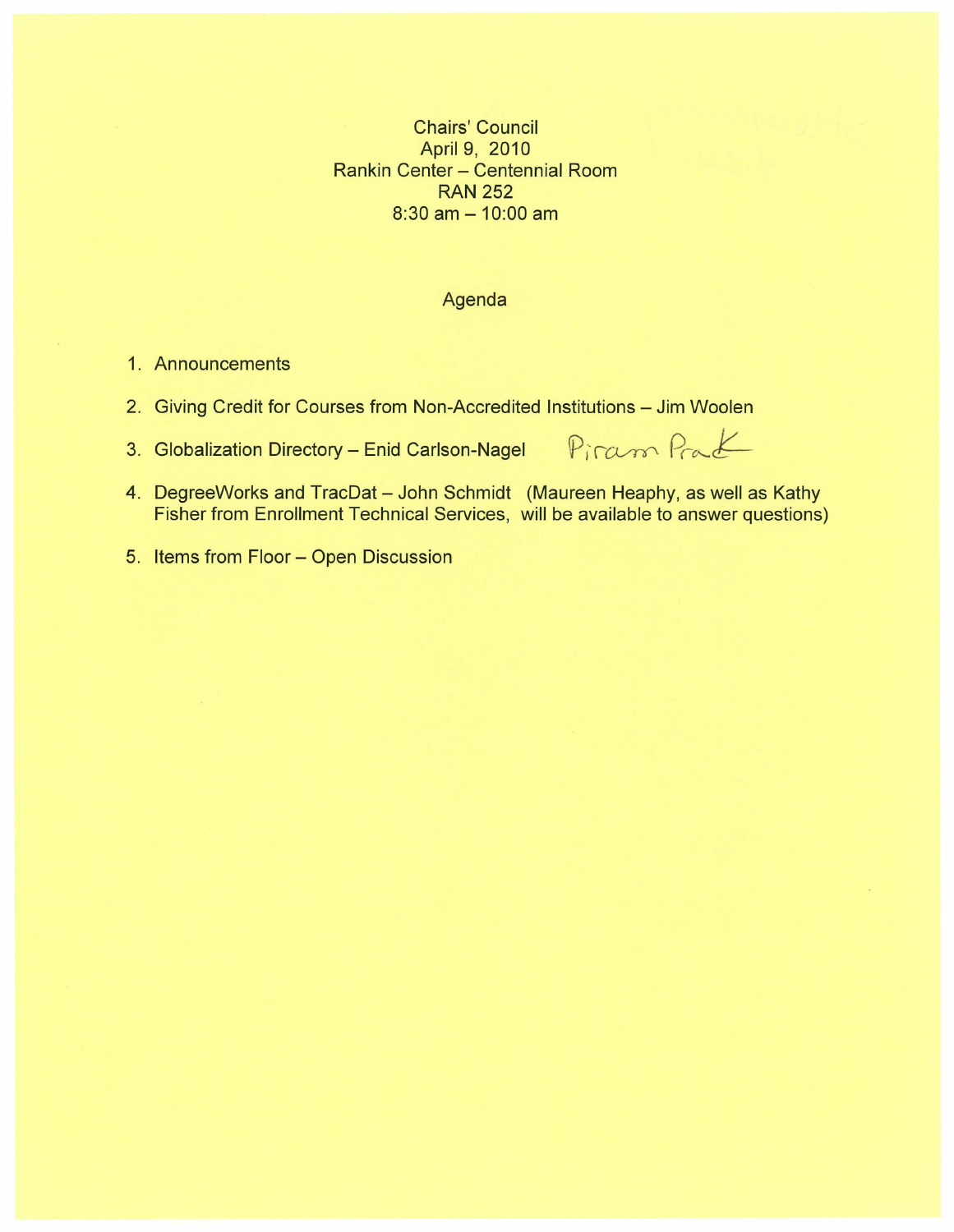# **Chair's Council Meeting 4 April 2010 (Friday) 8:30 - 10:00 am - Centennial Room RAN-252 Minutes**

### **Agenda**

Announcements Giving Credit for Courses from Non-Accredited Institutions - Jim Woolen Globalization Directory – E. Carlson-Nagel & Piram Prakasam Degree Works and TracDat- John Schmid - Maureen Heaphy, as well as Kathy Fisher from Enrollment Services, will be available to answer questions) Items from Floor - Open Discussion

#### **Minutes**

#### *Announcements:*

Paul Blake encouraged members to submit items to Reinhold Hill for future agendas.

# *Grants: Process, Changes and Encouraging Future Grant Activity*

Gretchen Spedowske shared that there was been a task force looking into an improvement process for the Grant Office. The website should have a new look by the end of spring 2010 semester. One major change is the form process. A single form has been developed which incorporates the three previous separate forms: Notice of intent, Approval, Award. Submission will be electronic. Enid Carlson-Nagel urged those thinking of submitting a grant to contact the grants office very early in the process for assistance and/or information. Some grants are restricted to one per institution and the grants office can share if others have already begun work on the same grant, etc. Contacting them early in the process also assures required signatures are obtained in time. Enid also shared an upcoming name change. Currently the OSSP. Office of Scholarship and Sponsored Programs under Academic Affairs, the name will change to Grants Office in the future. They are available to help anyone on campus with grants questions.

# *Giving Credit for Courses from Non-Accredited Institutions -Jim Woolen*

Since Jim could not attend today's meeting this item will be moved to the agenda for the next meeting.

Both Elaine and Bill encouraged those in attendance to contact them for any assistance regarding online learning. Discussion on FSUS connection, transfer student use. off campus students use. etc.

*Items from tlte Floor* - *Open Discussion*